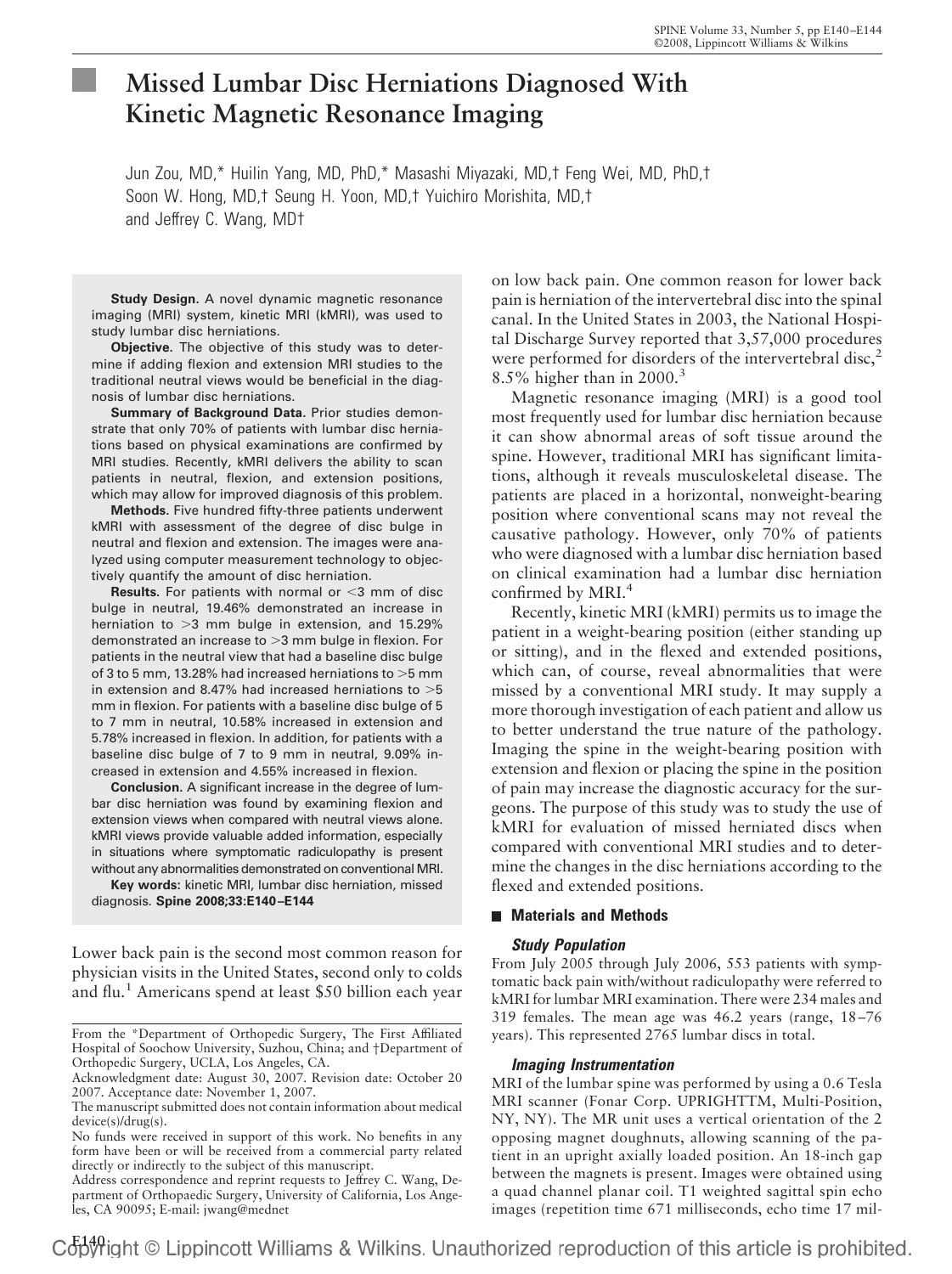liseconds, thickness 4.0 mm, field of view 30 cm, matrix  $256 \times 224$ , NEX 2) and T2 weighted fast spin echo images (repetition time 3000 milliseconds, echo time 140 milliseconds, thickness 4.0 mm, field of view 30 cm, matrix 256  $\times$ 224, NEX 2, flip angle).

## *Procedure*

Patients were placed in the upright axially loaded neutral position (T1 and T2 weighted images) and upright axially loaded flexion and extension positions (T2 weighted Fast Spin Echo images only). Five-level units (L1/2, L2/3, L3/4, L4/5, L5/S1) were chosen from these patients and assessed on the T2 weighted midsagittal images.

For each film, points were marked for digitization by a fellowship-trained spine surgeon. From L1–S1, the vertebral body was marked as 4 points (corner of anterior-inferior, anteriorsuperior, posterior-superior, posterior-inferior) and disc height was marked as 2 points (middle of endplate), pedicle diameter and spinal cord diameter was marked as 2 points.

The disc bulge on MRI was recorded on computer-based measurement and all calculations were done using MRI Analyzer Version 3 (Truemetric Corp., Bellflower, CA) anatomic software to objectively quantify the amount of disc bulge in millimeters.

## *Evaluation*

To ascertain the missed diagnosis of lumbar disc herniations, the extent of lumbar disc bulges in neutral, flexed, and extended views were graded as follows: grade 1, (no disc bulge or disc bulge, 3 mm); grade 2 (disc bulge, 3–5 mm); grade 3 (disc bulge, 5–7 mm); grade 4 (disc bulge, 7–9 mm); and grade 5 (disc bulge, -9 mm). All lumbar segments were evaluated and recorded. A functional disc bulge was considered present if the disc was bulged or was more bulged after lumbar flexion or extension. "More bulged" was defined by means of measurement of an increase in the bulged disc size after lumbar flexion or extension, which was considered a positive finding. This evaluation was performed by 2 spine surgeons independently without knowing the patient's history and clinical findings.

## *Statistical Analysis*

The statistical significance was calculated using the  $\chi^2$  test and the paired *t* test. Data were analyzed with a software program (SPSS, version 13, Chicago, IL). All significance levels were set at  $P < 0.05$ .

#### **Results**

# *Dynamic Change in Lumbar Disc Herniations During Lumbar Extension and Flexion*

On extension images, the pair *T*-test showed significant increases in disc herniation from the neutral position to the extension position at each level  $(P < 0.005)$ . The results were as followed: L1/L2 (2.12  $\pm$  1.06 *vs*. 2.39  $\pm$ 1.83 mm), L2/L3  $(2.44 \pm 1.24 \text{ vs. } 2.69 \pm 1.77 \text{ mm})$ , L3/L4 (2.78  $\pm$  1.28 *vs*. 3.08  $\pm$  2.25 mm), L4/L5 (3.48  $\pm$ 1.59 *vs*. 3.82  $\pm$  2.47 mm), and L5/S1 (3.45  $\pm$  1.78 *vs*.  $3.77 \pm 2.58$  mm). On extension images, the pair *T*-test showed significant differences only at L3/L4 and L4/L5 from the neutral position to the flexion position, L3/L4  $(2.78 \pm 1.28 \text{ vs. } 2.68 \pm 1.33 \text{ mm})$ , L4/L5  $(3.48 \pm 1.59 \text{ m})$ *vs*. 3.34  $\pm$  1.57 mm) (*P* < 0.05). There were no signifi-



Figure 1. Bar graph shows dynamic changes in lumbar disc herniation during lumbar extension and flexion. The values of lumbar disc herniation (mean  $\pm$  SD) in the extension and flexion views were compared with the neutral view ( $*P < 0.05$ ,  $**P <$ 0.01).

cant changes at L1/L2 (2.12  $\pm$  1.06 *vs*. 2.15  $\pm$  1.24 mm), L2/L3 (2.44  $\pm$  1.24 *vs*. 2.36  $\pm$  1.30 mm), and L5/S1  $(3.45 \pm 1.78 \text{ vs. } 3.34 \pm 1.70 \text{ mm})$  ( $P > 0.05$ ) (Figure 1). Distribution of lumbar disc herniation among neutral, extension, and flexion images is showed in the Table 1. On neutral views, the disc bulge was classified as grade 1 in 1557 (56.31%) of the 2765 discs, grade 2 in 956 (35.58%), grade 3 in 208 (7.52%), and grade 4 in 44 (1.59%). 1254 in the grade 1, 1132 in the grade 2, 313 in the grade 3, 62 in the grade 4, 4 in the grade 5 were noted at extension images. 1319 in the grade 1, 1113 in the grade 2, 277 in the grade 3, 54 in the grade 4, 2 in the grade 5 were noted on flexion images (Table 1). Increased disc bulge at extension and flexion MRI was seen in 456 (16.49%) and 333 (12.04%) discs, respectively.

# *Incidence of Missed Diagnosis of Lumbar Disc Herniation Showed by Extension and Flexion Images*

On extension MRI in the grade 1 group, grade 1 of lumbar disc herniation was maintained in 1254 (80.54%) of the 1557 discs and progressed to a more advanced grade in 303 discs. The incidence of a missed diagnosis of a disc herniation in this group is 19.46%. In the grade 2 group, disc bulges in 829 (86.72%) of the 956 discs maintained grade 2, but 127 (13.28%) discs progressed to grade 3. In the grade 3 group on extension MRI, the disc bulge was more severe than in neutral position in 22 (10.58%) of the 208 discs and was maintained at grade 3 in 186 (89.42%). In the grade 4 group, disc bulge in 40 discs (90.91%) of the 44 discs maintained grade 4 and progressed to grade 5 in 4 (9.09%). The  $\chi^2$  test showed significant difference between these 4 groups for increasing disc herniation during extension ( $P < 0.05$ ). On flexion MRI, lumbar disc herniations maintained grade 1 in

**Table 1. Distribution of Lumbar Disc Herniation Among Neutral, Extension, and Flexion Images**

|           | Grade 1<br>$(0-3$ mm) | Grade 2<br>$(3 - 5$ mm) | Grade 3<br>$(5 - 7)$ mm) | Grade 4<br>$(7-9$ mm) | Grade 5<br>$(>9$ mm) |
|-----------|-----------------------|-------------------------|--------------------------|-----------------------|----------------------|
| Neutral   | 1557                  | 956                     | 208                      | 44                    | 0                    |
| Extension | 1254                  | 1132                    | 313                      | 62                    | 4                    |
| Flexion   | 1319                  | 1113                    | 277                      | 54                    | 2                    |

Copyright © Lippincott Williams & Wilkins. Unauthorized reproduction of this article is prohibited.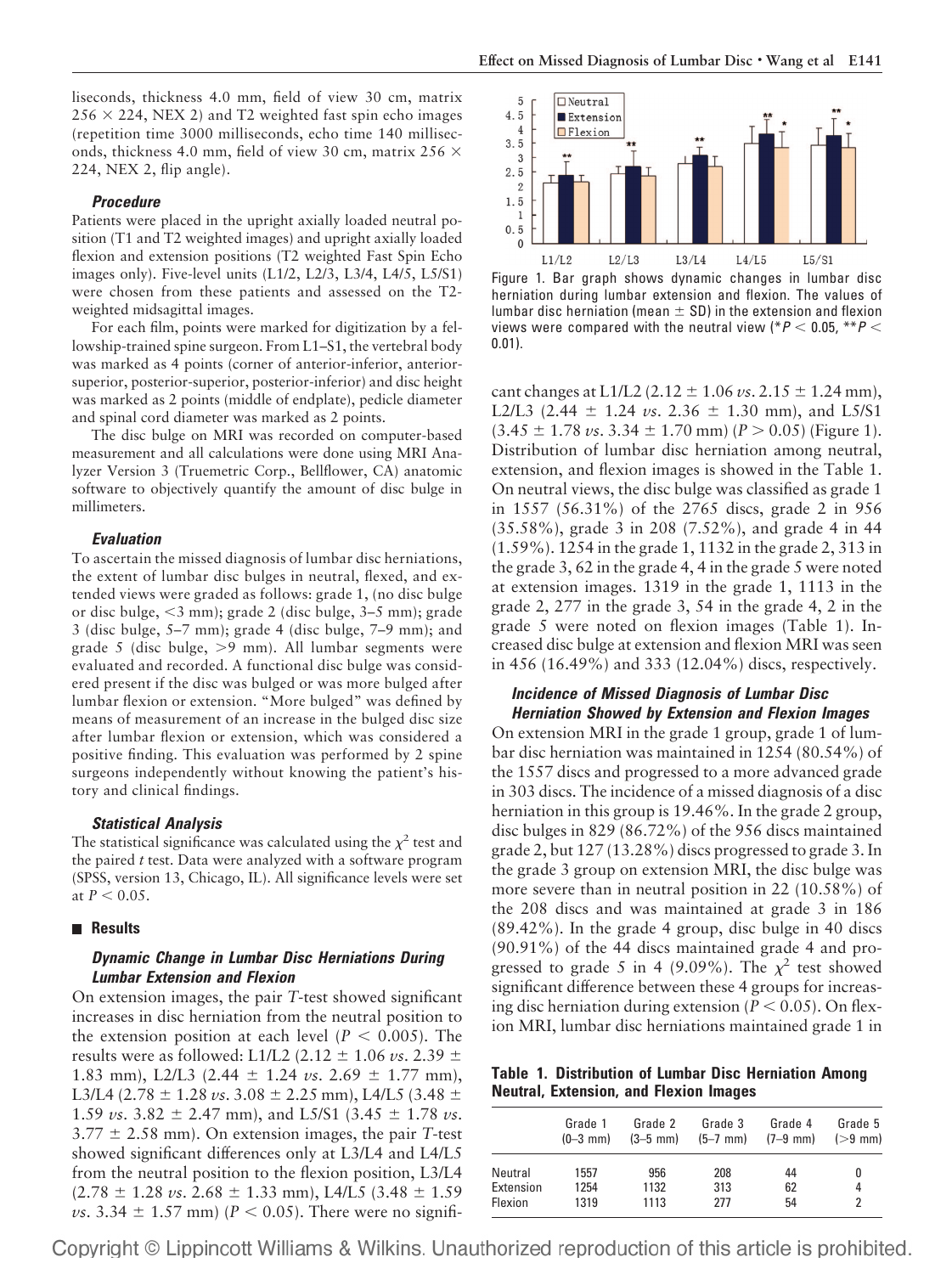Figure 2. Lumbar disc herniation in a 58-year-old man. In the neutral position (**A**), T2-weighted sagittal MR image shows L2–L3, L3–L4, and L4 –L5 levels disc herniation. In extension (**B**) and flexion (**C**), a new disc herniation (L5–S1 level) is noted. And more severe disc bulges are also seen in the both L3-L4 and L4-L5 levels.



1319 (84.71%) of 1557 discs and progressed to grade 2 in 238 (15.29%). In the grade 2 group, disc bulge in 875 (91.53%) of the 956 discs maintained grade 2 and progressed to grade 3 in 81 (8.47%). In the grade 3 group on extension MRI, disc bulge was more severe than that in neutral position in 12(5.78%) of the 208 discs and was maintained at grade 3 in 196(94.22%). In the grade 4 group, disc bulge in 42 (95.45%) of the 44 discs maintained grade 4 and progressed to grade 5 in 2 (4.55%) (Figure 2). The Fisher's exact test showed significant difference these 4 groups for increasing disc herniation during flexion ( $P < 0.05$ ). With regard to the grade of disc herniation, the  $\chi^2$  test was used to examine the difference between extension and flexion imagining. There are significant differences in all grades ( $\chi^2$  = 16.19, 14.11, 5.06, respectively, *P* < 0.05) except grade 4 ( $\chi^2$  = 0.5, *P* > 0.05) (Table 2).

## **Discussion**

Since chronic low back pain is not a single factorial disease, it has various etiologies. However, low back pain has been believed in some cases to be related to the intervertebral disc, the surrounding soft tissue, or the facet joints. MRI has become the examination of choice for diagnosing lumbar disc herniation.<sup>5</sup> The pros of it is that it has no known side effects, no radiation exposure, and noninvasive. In fact, weight bearing, flexion, extension,

**Table 2. Incidence of Missed Diagnosis of Lumbar Disc Herniation Showed by Extension and Flexion Images**

| Grade of Disc Bulge<br>(in the Neutral Position) | Extension         | Flexion           |          |
|--------------------------------------------------|-------------------|-------------------|----------|
| Grade $1$ ( $<$ 3 mm)                            | 19.46% (303/1557) | 15.29% (238/1557) | $16.19*$ |
| Grade $2(3-5$ mm)                                | 13.28% (127/956)  | 8.47% (81/956)    | $14.11*$ |
| Grade $3(5-7$ mm)                                | 10.58% (22/208)   | 5.78% (12/208)    | 5.06†    |
| Grade 4 (7-9 mm)                                 | $9.09\%$ (4/44)   | 4.55% (2/44)      | 0.5      |
| $*P < 0.01$ .<br>$+P < 0.05$ .                   |                   |                   |          |

or lateral bending may change anatomic relationships. Compressive load can increase the load in the lumbar spine by 80% compared with that in the supine position.6 In addition, the intradiscal pressure also changes with the position of spine where it increases in standing, sitting, and in a forward flexed position.<sup>7</sup> Prolonged standing can diminish the size of the neural foramens and central spinal canal because the discs lose water content and height whenever the load on the spine is increased. Axial loading of the spine decreases the disc height measured on MR images, and axial compression of the spine also causes bulging of the intervertebral disc and narrowing of the diameters of the neural foramen and central canal. Scanning patients in a recumbent position may potentially miss an occult disc herniation, which may be revealed in a weight-bearing or more positional mode such as flexion or extension. Radiologists failed to report certain pathologic findings, which had to be handled during the surgery. Cases where there is such limited association between diagnostic imaging and clinical symptoms perplexed surgeons a long time.

Flexion and extension radiographs and computed tomography myelography were the standard methods of obtaining positional images of the spine. However, because MRI yields an image that is superior to radiographs and less invasive than myelography, physicians have been experimenting with ways of using MRI to obtain positional images of spine. To help in a better understanding of the pathophysiology of the spine, there seems to be a need for further developments in functional clinical imaging.

Cartolari<sup>8</sup> set up an axial-loaded computed tomography and MR technology by pressing on the recumbent patients' shoulders with 70% body weight. Smith<sup>9</sup> figured out a study of 25 patients with low back pain and sciatica for lumbar spine upright MRI. Upright MRI demonstrated abnormalities in 13 patients (52%) that were not evident in the recumbent posture. There were 3 cases with lateral disc herniations, 6 cases with hypermo-

Copyright © Lippincott Williams & Wilkins. Unauthorized reproduction of this article is prohibited.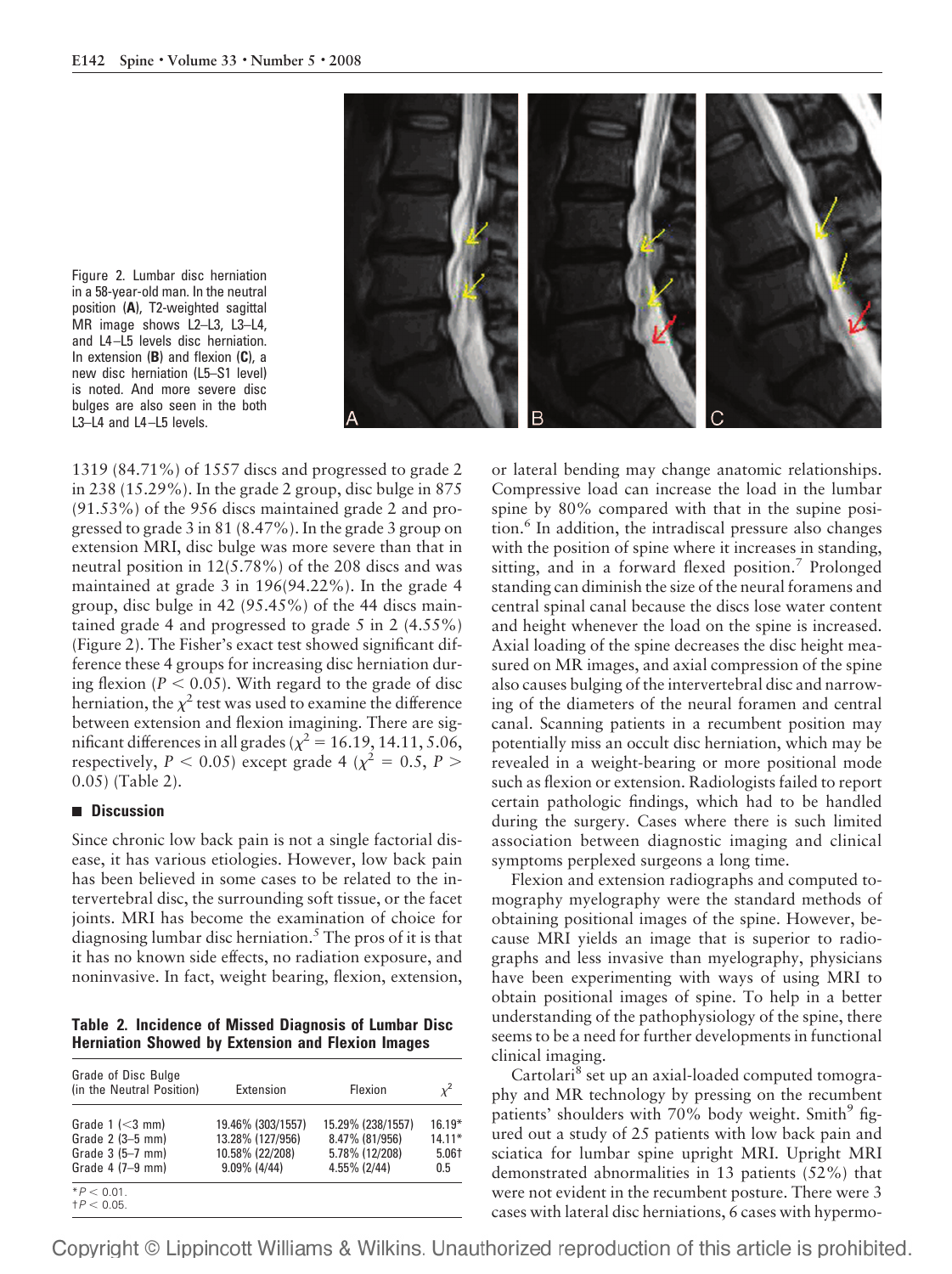bile disc at 1 or more levels, 2 cases with previously unsuspected grade 1 spondylolisthesis, and 2 cases with significant stenosis. Powers *et al*<sup>10</sup> qualified segmental mobility of the lumbar spine during a posterior to anterior spinal mobilization procedure. Eleven asymptomatic subjects were positioned prone within a vertically open double donut design MRI system. An anteriorly directed force was applied manually at each lumbar spinous process. The result showed that the posterior to anterior force applied at the upper lumbar vertebrae (L1–L2) consequently decreased the lumbar lordosis. Force applied on the other vertebrae (L3–L5) resulted in an increased lumbar lordosis. That indicted how passive movement technique influenced segmental motion of healthy spines, which is important of understanding how altered mobility is related to symptoms. Karadimas *et al*<sup>11</sup> investigate how the degree of lumbar segmental degeneration affects sagittal changes in the lumbar spine as it shifts from the supine to the sitting (load-bearing) posture by conventional supine MRI and positional MRI. With positional MRI, they were able to demonstrate changes in healthy and degenerative discs in the weightbearing position. As the lumbar spine was loaded from the supine to the sitting position, the endplate angles were decreased significantly as the degeneration was increased. There were also significant changes in the anterior and middle disc heights between the supine and the sitting postures irrespective of the degree of degeneration. The overall lumbar lordosis did not significantly change between the 2 postures.

Today, kMRI, a system using vertical magnets with 0.6 T midfield strength, delivers the ability to scan patients in a weight-bearing position. This allows us to image patients in the exact position that elicits symptoms and provide for a detailed evaluation of musculoskeletal pathology. The potential relative beneficial aspects of kMRI spinal imaging on this system, over that of convention MRI, is the potential unmasking of positionally related pathologies and the potential ability to scan the patient in the position of clinically relevant signs and symptoms. kMRI may prove to be efficacious to incorporate as a part of the clinical diagnosis—treatment paradigm in patients with spinal, radicular, and referred pain syndromes originating from spinal pathology. Furthermore, kMRI may better relate the patient's clinical symptoms objective images demonstrating pathology, which may be more specific and sensitive than conventional MRI studies.

In the present study, we found that kMRI could improve the detection of lumbar disc herniations. A significant increase in the degree of lumbar disc herniation was found by examining flexion and extension views when compared with neutral views alone. Using extension MRI alone compared with conventional MRI, the incidence of missed disc herniations is up to 19.46% (303/ 1557). Using only flexion MRI compared with conventional MRI, the incidence of missed disc herniations is up to 15.29% (238/1557). This also suggests that extension MRI views yield a higher detection rate of missed lumbar disc herniations than flexion views (456 discs, 16.49% *vs.* 333 discs, 12.04%). Flexion and extension MRI views provide valuable, added information when assessing patients for lumbar disc herniations, and may be especially useful in situations where symptomatic radiculopathy is present with unimpressive conventional MRI studies.

This imaging technology may prove to be useful to reveal hidden pathologies not only in occult disc herniations, but also in the other degenerative spinal disease. kMRI may be able to detect occult stenosis or occult instability in the spine by placing the spine in a weightbearing position. In addition, it may reveal occult nerve root impingement by placing the patient's spine in the position that causes pain or in a position that should narrow the spinal canal and neural foramen (such as spinal extension). In addition, large or claustrophobic patients or patients who need to be scanned in an upright position because of congestive heart failure, severe chronic obstructive pulmonary disease, or severe spinal kyphosis, can be handled by this novel MRI.

# **Key Points**

- Prior studies demonstrate that only 70% of patients who were clinically diagnosed with lumbar disc herniations based on physical examinations had lumbar disc herniations confirmed by MRI studies.
- A novel dynamic magnetic resonance imaging system, Kinetic MRI (kMRI), delivers the ability to scan patients in neutral, flexion, and extension positions, which may allow for improved diagnosis of this problem.
- Our study demonstrated that the disc herniations did change with the different positions of the spine.
- kMRI views could improve detection of missed lumbar disc herniations, and provide valuable added information, especially in situations where symptomatic radiculopathy is present without any abnormalities demonstrated on conventional MRI.

## **References**

- 1. Frymoyer JW. Back pain and sciatica. *N Engl J Med* 1988;318:291–300.
- 2. DeFrances CJ, Hall MJ, Podgornik MN. National hospital discharge survey: annual summary, 2003. In: Vital and health statistics. Centers for Disease Control and Prevention, 2005.
- 3. Kozak LJ, Hall MJ, Owings MF. National hospital discharge survey: 2000annual summary with detailed diagnosis and procedure data. *Vital Health Stat* 2002;153:1–194.
- 4. Modic MT, Ross JS, Obuchowski NA, et al. Contrast-enhanced MR imaging in acute lumbar radiculopathy: a pilot study of the natural history. *Radiology* 1995;195:429–35.
- 5. Jackson RP, Cain JE Jr, Jacobs RR, et al. The neuroradiographic diagnosis of lumbar herniated nucleus pulpous: II. A comparison of computed tomography (CT), myelography, CT-myelography, and magnetic resonance imaging. *Spine* 1989;14:1362–7.
- 6. Wilke HJ, Neef P, Caimi M, et al. New in vivo measurements of pressure in the intervertebral disc in daily life. *Spine* 1999;22:2268–76.

Copyright © Lippincott Williams & Wilkins. Unauthorized reproduction of this article is prohibited.